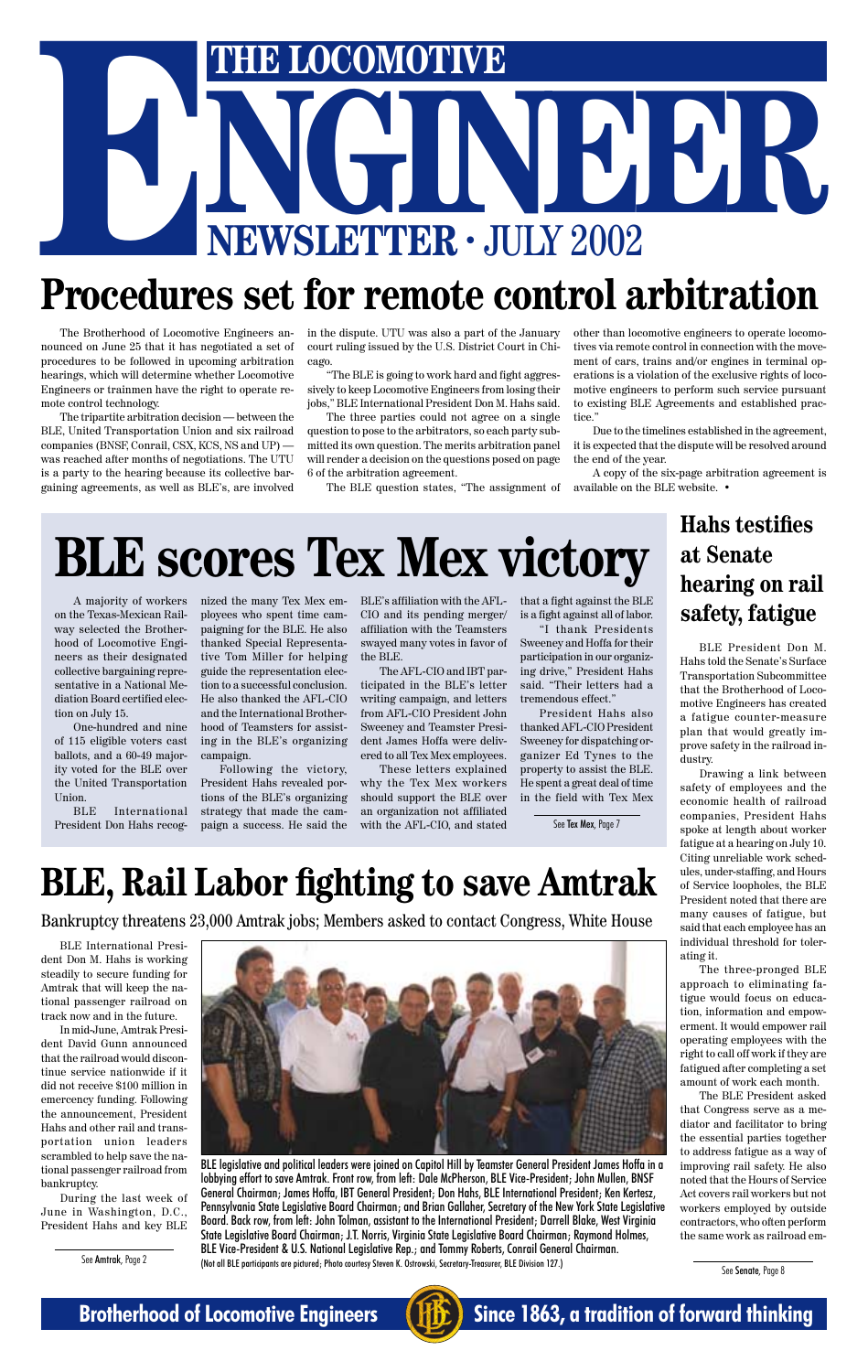# **BLE NEWS**

The Brotherhood of Locomotive Engineers (BLE) and The Burlington Northern and Santa Fe Railway Company (BNSF) announced an agreement in June that will launch a new era in railroad employee safety programs.

Through the agreement, which has been ratified by BLE members, a new safety culture will be introduced that focuses on the active participation of employees and BLE and BNSF leadership working as a team to create a safer workplace. The agreement also establishes an approach to discipline that further stresses training and counseling instead of punitive discipline.

"The BLE is happy to be a full partner with BNSF when it comes to safety," BLE International Vice-President Stephen Speagle said. "Accidents cost BNSF millions of dollars each year, but they cost our members their lives. The joint agreement — ratified

> The Brotherhood of Locomotive Engineers has been informed by the Federal Railroad Administration that, due to the recent increase in accidents, efficiency testing by the FRA will significantly increase immediately.

> The majority of these increased efficiency tests will occur on the Burlington Northern-Santa Fe and Amtrak. However, crews on all railroads need to maintain increased vigilance to rules compliance.

> The BLE International Division encourages all of its members to continue their long-standing tradition of strict rules compliance while on the job.

Canadian National (CN) and the Brotherhood of Locomotive Engineers (BLE) announced the signing of a progressive labor agreement covering 415 locomotive engineers who work on CN's former Illinois Central properties in the United States.

The tentative agreement — modeled on one ratified by BLE members on CN's Wisconsin Central Division earlier this year — would eliminate all prior work rules and agreements in exchange for guaranteed time off and

legislative leaders met with dozens of congressional leaders to lobby for Amtrak funding. Key political figures, such as Secretary of Transportation Norman Y. Mineta and Amtrak CEO David Gunn, held private meetings with the BLE President.

First Vice-President & Alternate President Ed Rodzwicz and Vice-President & U.S. National Legislative Representative Raymond Holmes also participated in these high-level meetings.

In addition, more than 25 members, including several BLE State Legislative Board Chairmen and Amtrak General Chairman Mark Kenny, were called in to Capitol Hill. They assisted in the lobbying campaign, which was held in conjunction with other AFL-CIO affiliated unions under the direction of the Transportation Trades Department.

dressed a special BLE-Teamster coalition of legislative and political leaders during a meeting at the White House. BLE President Hahs attended the meeting with James P. Hoffa, General President of the International Brotherhood of Teamsters. In addition to Hoffa and Hahs, other Teamster and BLE International Officers, BLE State Legislative Board Chairmen, the BLE national negotiating team, and more than 150 Teamster legislative leaders attended the Bush address. Labor Secretary Elaine Chao also spoke to the BLE-Teamster group, as did Senior Adviser to President Bush Karl Rove.

President George W. Bush ad-hearing before the Senate's Commerce On July 10, President Hahs testified in favor of Amtrak funding at a

Following this meeting, the Bush Administration and Amtrak reached an agreement to keep the railroad running through September. However, many congressional supporters of Amtrak are skeptical of this plan, believing it merely delays the railroad's inevitable

shutdown.

Committee. He urged Congress to support short-term funding for Amtrak while endorsing its long-term survival. Congress should fund passenger rail to the same extent that it funds America's highways and airports, he said. Properly funded, Amtrak would make the promise of high-speed rail a reality.

"Make rail passenger service a viable alternative," he urged.

As this issue of the Newsletter went to press, President Hahs and all BLE leaders were still working diligently to save Amtrak.

The AFL-CIO's Transportation Trades Department is asking BLE members to contact Congress and the President to ask that they fund at least \$205 million for Amtrak to continue national service through the end of the fiscal year on September 30, and then vote at least \$1.2 billion for Amtrak in the next fiscal year 2003.

Calls to Congress can be made to the Capitol Switchboard at: (202) 224- 3121. Calls to President Bush can be made at: (202) 456-1414. •

#### Amtrak Continued from Page 1

#### *Be On Alert!* **FRA to increase efficiency testing**

# BLE, BNSF sign agreement to create new era in employee safety

by BLE members and negotiated by the four BLE general chairmen, with the assistance of the International Division of the BLE — will allow our members to fully participate in creating a safer working environment."

The agreement provides for BLE-represented safety people to assure that the agreement's procedures are being implemented and interpreted uniformly across BNSF's 33,000-route-mile system. Safety forums at different BNSF locations will address conditions that have to be corrected to improve safe production, replacing the previous reporting, cataloguing and investigative process.

Workplace coaching, counseling and retraining will replace the existing discipline process for nonrepetitive and non-serious rules violations.

"This agreement represents a fundamental change in our approach to safety for operating employees," said M. David Dealy, BNSF's vice president, Transportation. "Both BLE and BNSF will focus on root cause analysis and corrective action to prevent injuries caused by behavior as well as injuries caused by environmental conditions."

Brother Speagle concluded, "The BLE believes that the new approach to discipline, which places a higher emphasis on training and counseling, will also contribute to a better and safer work place.

"The overwhelming ratification of the agreement by the BLE membership is further evidence of the need for change. We are hoping the appointment of BLE Safety Coordinators and the implementation of the new agreement will provide for the change that everyone agrees is necessary.

"We are proud to work with BNSF to make the work place safer for not just our members, but for everybody working at BNSF." •

job security for all BLE members currently qualified as locomotive engineers. The new agreement would also see engineers paid an hourly wage, a modernization of the mileage- and rulebased compensation system that dates from the era of the steam locomotive but remains standard in the rail industry.

The three-year agreement, which is subject to BLE ratification, would take effect Aug. 1, 2002.

Rick Radek, BLE international

vice-president, said: "This agreement mirrors the success we had in negotiating a new compensation model for our members on CN's Wisconsin Central Division. This innovative approach to rail industry wage and working conditions will improve labor relations on the railroad and secure a better balance between work and home life for our members."

E. Hunter Harrison, CN's executive vice-president and chief operating officer, said: "The fresh and innovative thinking displayed by both the BLE and CN labor relations officers is relegating age-old labor-management practices to the past. This is an important step in an industry whose traditionally complex labor agreements for train and engine employees have for years generated misunderstanding and confrontation. With this agreement, CN achieves greatly enhanced employee productivity while BLE members obtain job security and significant lifestyle improvements." •

# **CN reaches another ground-breaking agreement with BLE**

The U.S. Railroad Retirement Board will offer free informational conferences for elected BLE officials throughout the 2002 calendar year.

Registration for all informational conferences begins at 8 a.m.. The program will begin promptly at 8:30 a.m. and will end at 12:30 p.m. No meetings are scheduled for August.

> **September 6 • Harrisburg, Pa.** Harrisburg East Holiday Inn 4751 Lindle Road

**September 20 • Decatur, Ill.** Best Value Inn & Suites, 450 E. Pershing Rd.

# Upcoming Railroad Retirement Board informational conferences

**September 20 • Tampa, Fla.** Hilton Tampa Airport Westshore 2225 N. Lois Ave.

**September 27 • Louisville, Ky.** Executive Inn, 978 Phillips Lane

**October 4 • Philadelphia, Pa.** Wyndham Philadelphia at Franklin Plaza 17th and Race Streets

**October 11 • Houston, Texas**

University Hilton Hotel 4800 Calhoun Rd.

**October 18 • Fort Worth, Texas** Holiday Inn South, 100 Alta Mesa East Blvd.

**October 25 • Albany, N.Y.** Quality Inn of Albany 3 Watervliet Ave. Extension, AV Room

**November 8 • Metairie, La.** Holiday Inn Metairie 3400 S. I-10 & Causeway Blvd.

**November 15 • Charlotte, N.C.** Sheraton Hotel Airport 3315 S. I-85 & Billy Graham Parkway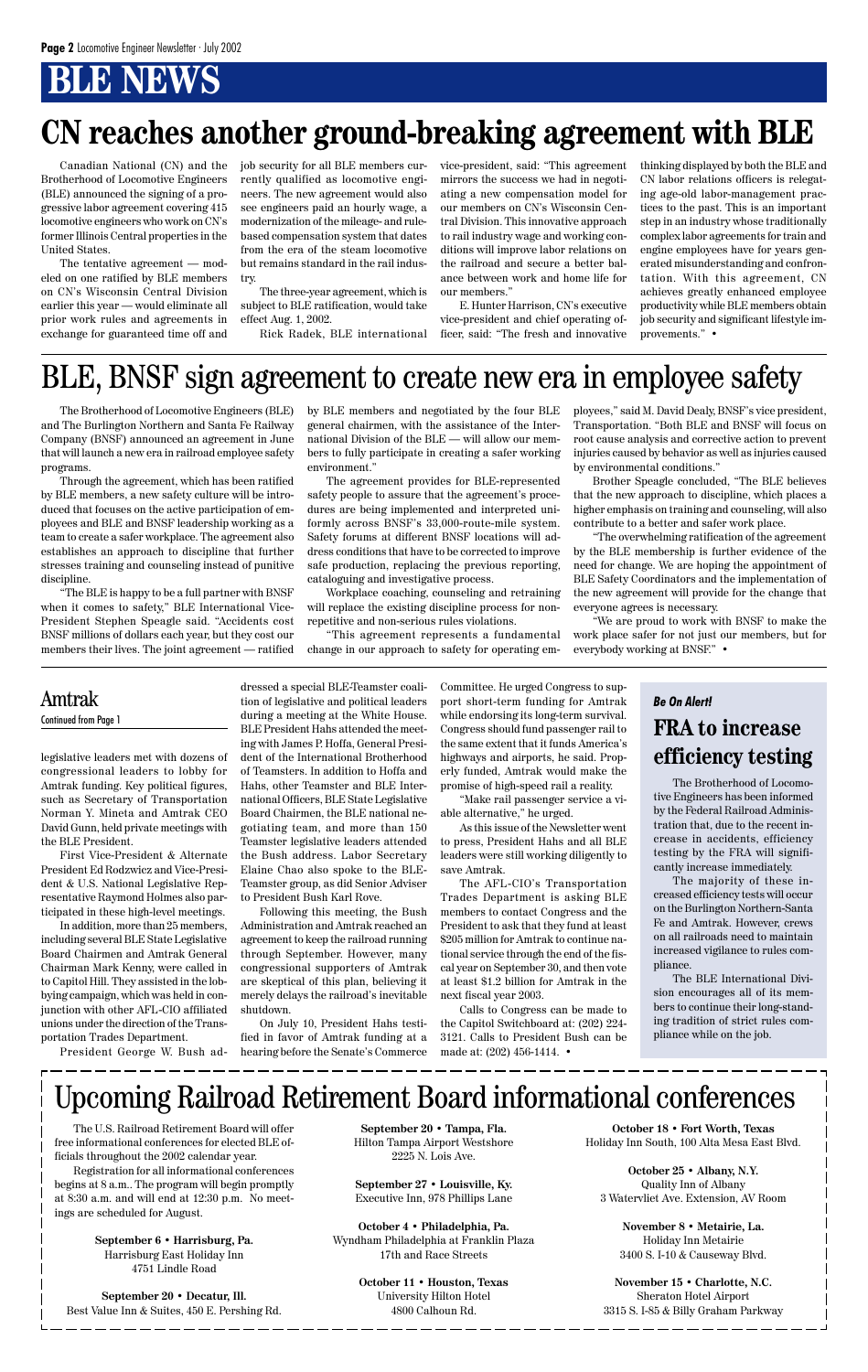# **CANADIAN SPOTLIGHT**

In a major step to eliminate fatiguerelated accidents in the railway industry, the Canadian government has approved new work/rest guidelines for rail operating employees.

The Brotherhood of Locomotive Engineers played a leading role in the development of the new fatigue countermeasures, which were approved by Canada's Minister of Transport David Collenette on June 18.

BLE Vice-President & National Legislative Representative-Canada George Hucker said, "The new rule enhances the principles that were provided from the Canalert Project and give us clear guidelines for fatigue management in the railway industry."

The new rules, which will become effective April 1, 2003, will apply to 28 federally regulated railways. The rules generally set a maximum of 12 hours of work for a single shift but allow an employee to work more than one shift per day, up to a maximum of 18 hours in total (for example, the 18 hours cannot be worked continuously, and a rest break must be taken prior to commencing a second shift). A cap of 64 hours per week has also been established, but may be exceeded under certain conditions. Previously, no explicit weekly cap existed.

"It feels good to finally have a new start to work/rest in Canada for the locomotive engineers," Vice-President Hucker said "Brother Don Anderson was on the drafting committee since its inception and saw the project to its completion. We all owe him a great deal of gratitude."

Brother Anderson, Provincial Legislative Board Chairman for Alberta, was the BLE's representative on the working group that drafted the new rule.

"The new rule closes up the previous rule and gives a much clearer interpretation of some of the areas that have caused us problems in the past," Brother Anderson said.

The rules will effect the U.S.-based locomotive engineers as they come into Canada, Brother Hucker said. If their final destination is a Canadian terminal, then the entire Work/Rest provisions will apply. The new rules also:

• require that general fatigue management plans be filed, as well as specific plans in those exceptional cases when the 64-hour weekly limit will be exceeded, and in emergency situations;

• include railway employees who were not covered under the old rule, namely yard employees and railway management employees who perform operational duties, such as running locomotives or performing switching operations;

• prevent improper practices such as "ticket-splitting," which occurs when employees place themselves off duty and then immediately back on duty while en route, expressly for the purpose of circumventing the maximum daily on-duty time provisions;

• require that employees being asked to work a second shift be involved in the decision-making process, since they are best able to assess their own condition;

• define important terms like "fit for duty," "tour of duty," (shift) and "emergency conditions," to ensure that rules are interpreted and applied consistently; and

• include hours of rest provisions for employees to be given periods of undisturbed rest prior to being called back to duty. This would require at least eight hours of undisturbed rest at their home terminal, or at least six hours of undisturbed rest when away from their home terminal.

"C'est bien de finalement avoir un nouveau départ concernant le temps de travail et de repos au Canada pour les ingénieurs de locomotives␣ », a dit Viceprésident Hucker. «␣ Confrère Don Anderson était sur le comité d'ébauche depuis le début et a suivi le projet jusqu'à la fin, et nous lui devons tous une grande reconnaissance ».

The railways and the unions must formulate fatigue management plans that have to be filed with Transport Canada by Jan. 31, 2003

Specific fatigue management plans must be filed with Transport Canada by Feb. 14, 2003.

The Minister retains the right to require changes to the new rules before they come into effect, should any new information on fatigue in the rail sector indicate the need for such changes.

Transport Canada will begin enforcement of the new rules on April 1, 2003. The department will closely monitor industry compliance with the rules and will make appropriate adjustments based on new research or emerging safety issues.

Since the new rules were filed by the RAC on behalf of its member railways, those other federally regulated railways that are not members of the RAC will be ordered to file similar rules covering their respective operations.

The 28 railway companies party to the work/rest rules are: Agence Métropolitaine de Transport; Algoma Central Railway; Arnaud Railway; Burlington Northern (Manitoba) Ltd.; Canadian National Railways; Canadian Pacific Railway; Chermin de fer de Ia Matapédia et du Golfe; Devco Railway; CSX Transportation; ECORAIL Inc.; Ferroequus Railway Company Limited; Great Canadian Railtour Co. Ltd.; Norfolk Southern; National Railroad Passenger Corporation; Ontario Northland Transportation Commission; Ottawa Central Railway; Quebec North Shore and Labrador Railway Company; RailLink Canada Limited; St. Lawrence and Atlantic; Sault Ste. Marie Bridge Company; Essex Terminal Railway Company; Greater Toronto Transit Authority; Toronto Terminals Railway Company Limited; VIA Rail Canada Inc.; Wabush Lake Railway Co.; West Coast Express; White Pass & Yukon Route; and Wisconsin Central. •

# **New fatigue countermeasures established in Canada**

Dans un effort majeur pour éliminer les accidents associés à la fatigue dans l'industrie ferroviaire, le Gouvernement Canadien a approuvé de nouvelles règles relatives au temps de travail et de repos du personnel d'exploitation ferroviaire.

La Fraternité des ingénieurs de locomotives a joué un rôle de premier plan dans le développement des nouvelles mesures de prévention contre la fatigue, lesquelles ont été approuvées le 18 juin par le Ministre des Transports du Canada David Collenette.

Le Vice-président et Représentant législatif national-Canada de la FIL, George Hucker a dit : « Les nouvelles règles mettent l'emphase sur les principes qui ont découlés du Projet Canalert et nous donnent une directive précise des programmes de gestion de la fatigue dans l'industrie ferroviaire ». Les nouvelles règles seront en vigueur le 1er avril 2003 et s'appliqueront à 28 sociétés ferroviaires réglementées par le gouvernement fédéral. Les règles fixent en général une période maximale de service de 12 heures de travail par quart de travail, mais permettent à un employé de faire plus d'un quart de travail par jour, jusqu'à concurrence de 18 heures au total (par exemple, ces 18 heures ne doivent pas être travaillées de façon consécutive, et une pause doit être prévue avant que l'employé n'entreprenne un second quart de travail). Une limite hebdomadaire de 64 heures a aussi été prévue, mais peut être excédée selon certaines conditions. Il n'existait pas auparavant de limite hebdomadaire explicite.

Le Confrère Anderson, Président du Comité législatif provincial de l'Alberta, était le représentant de la FIL sur le groupe de travail qui a fait l'ébauche des nouvelles règles.

"La nouvelle règle se rapproche de la règle précédente et donne une interprétation plus précise de certaines parties qui nous ont occasionné des problèmes dans le passé␣ », a dit le Confrère Anderson.

Les règles affecteront les ingénieurs de locomotives des États-Unis qui se rendent au Canada, a dit le Confrère Hucker. Si leur destination finale est une gare Canadienne, alors les dispositions relatives au temps de travail et de repos s'appliqueront.

De plus, les nouvelles règles :

• exigent que les programmes généraux de gestion de la fatigue soient remplis, ainsi que les programmes précis dans les circonstances exceptionnelles ou l'on doit franchir la limite hebdomadaire des 64 heures, ou lors de situations d'urgence;

• s'appliquent à des employés de chemin de fer qui n'étaient pas touchés par l'ancienne règle, en l'occurrence les employés de manœuvre et les employés de la gestion ferroviaire qui exercent des fonctions d'exploitation telles que la condition de locomotives ou les opérations d'aiguillage;

• empêchent des pratiques inappropriées telles que les « affectations fractionnées␣ », lesquelles ont lieu lorsqu'un employé termine le service et le reprend immédiatement lorsqu'il est en route, expressément dans le but de contourner les dispositions sur la période maximale quotidienne de service;

• exigent que l'employé à qui l'on demande d'effectuer un second quart de travail puisse prendre part au processus de décisions, puisqu'il est à même de juger de sa propre condition;

• définissent des termes importants tels que « frais et dispos », « tour de service » (quart de travail) et «␣ conditions d'ur gence␣ », afin que les règles soient interprétées et appliquées de façon uniforme; et

• prévoient des dispositions sur les heures de repos afin qu'un employé puisse disposer d'une période ininterrompue de repos avant d'être rappelé au travail. Cela comprendrait une période ininterrompue d'au moins huit heures de repos au terminal d'attache ou une période ininterrompue d'au moins six heures de repos quand l'employé ne se trouve pas au terminal d'attache. Les Compagnies de chemins de fer

et les syndicats doivent formuler des programmes de gestion de fatigue qui doivent être soumises à Transports Canada au plus tard le 31 janvier 2003.

Les programmes de gestion de la fatigue précis doivent être soumis à Transports Canada au plus tard le 14 février 2003.

Le Ministre se réserve le droit d'exiger des modifications aux nouvelles règles avant leur mise en

oeuvre, si de nouveaux renseignements sur la fatigue dans le secteur ferroviaire devaient le justifier.

Transports Canada commencera à appliquer les nouvelles règles à compter du 1er avril 2003. Le Ministère surveillera étroitement l'application de ces règles par l'industrie et apportera les ajustements appropriés en fonction des nouvelles recherches ou des préoccupations de sécurité émergeantes.

Étant donné que les nouvelles règles ont été soumises par L'ACFC pour le compte de ses société ferroviaire membres, les autres sociétés ferroviaires qui sont réglementées par le gouvernement fédéral mais ne font pas partie de l'ACFC devront soumettre des règles semblables pour leurs opérations respectives.

Les 28 sociétés ferroviaires qui participent au dépôt des règles relatives au temps de travail et de repos sont: Agence Métropolitaine de Transport; Algoma Central; Arnaud Rwy.; Burlington Northern (Manitoba) Ltd.; Canadian National; Canadian Pacific; Chermin de fer de Ia Matapédia et du Golfe; Devco Railway; CSXT; ECORAIL Inc.; Ferroequus Rwy. Co. Ltd.; Great Canadian Railtour Co. Ltd.; Norfolk Southern; Amtrak; Ontario Northland Transportation Commission; Ottawa Central; Quebec North Shore & Labrador; RailLink Canada Limited; St. Lawrence & Atlantic; Sault Ste. Marie Bridge Co.; Essex Terminal Rwy. Co.; Greater Toronto Transit Authority; Toronto Terminals Railway Co. Ltd.; VIA Rail; Wabush Lake Rwy.; West Coast Express; White Pass & Yukon Route; and Wisconsin Central. •

## Nouvelles mesures de prévention contre la fatigue établies au Canada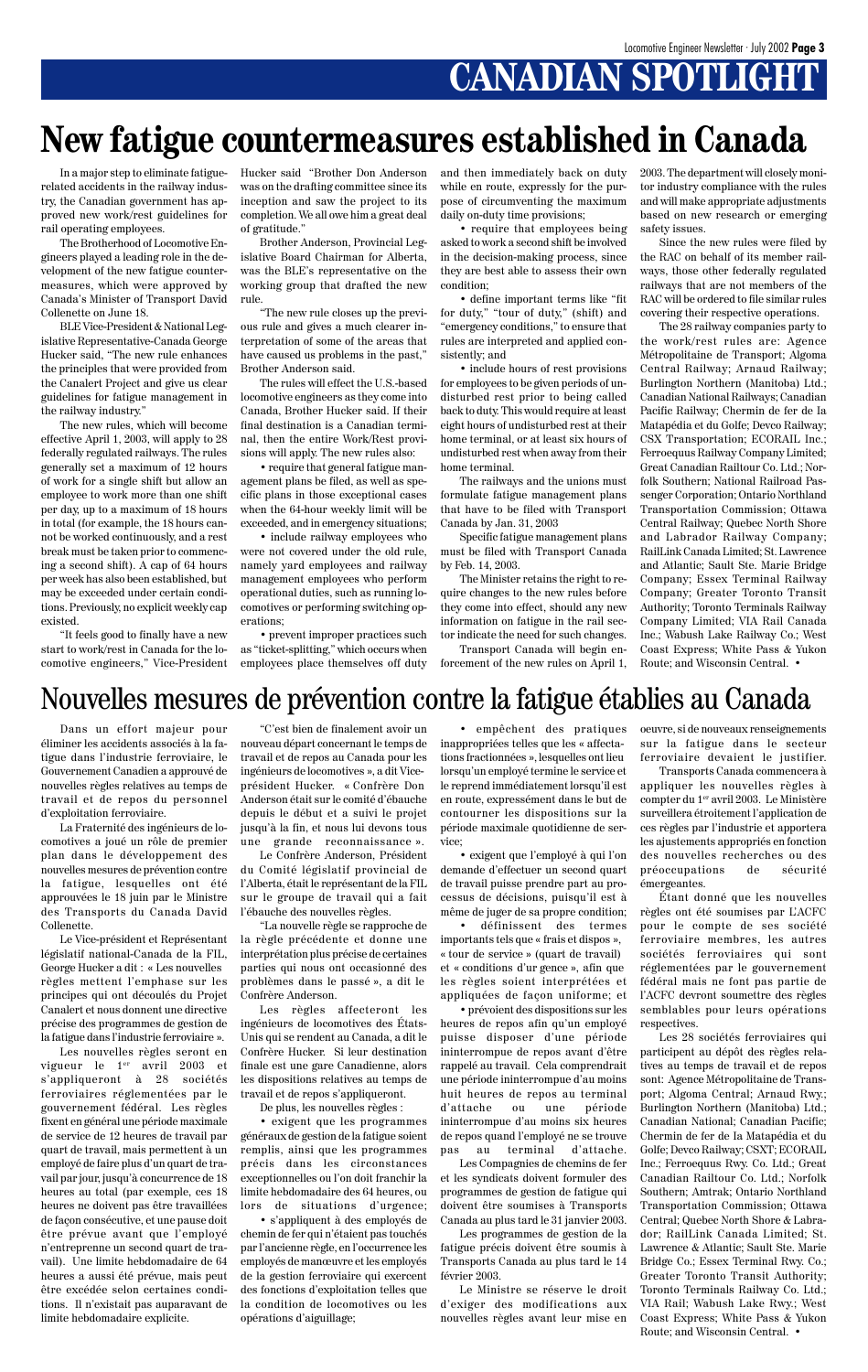# **STERN MEETING ASSOCIATION**



Robert D. Broka, Director of the BLE's Records Department, provides



instruction during the Secretary-Treasurer workshop. Every state belonging to the SMA is represented each year during the annual GIA flag ceremony.



Steve Christian of BLE Division 524 (Van Buren, Ark.), receives assistance from his wife, Trefana, during the Secretary-Treasurer workshop. Brother Christian is Local Chairman and Secretary-Treasurer of Division 524, and is S-T of the Arkansas State Legislative Borad.



Two old head engineers and two future engineers at the SMA banquet. From left: Paul Wingo, Secretary-Treasurer of the Norfolk Southern-Southern Lines General Committee of Adjustment, and Ray Wallace, Norfolk Southern-Southern Lines General Chairman.



BLE International President Don Hahs (far right, podium) fields questions during the closed meeting. Seated, from left, is Vice-President Paul Sorrow; First Vice-President & Alternate President Ed Rodzwicz; Vice-President Merle

Geiger; Vice-President Steve Speagle; General Secretary-Treasurer Bill Walpert; Vice-President & U.S. National Legislative Representative Raymond Holmes; and Vice-President Joseph A. Cassidy Jr.



First Vice-President & Alternate President Ed Rodzwicz, right, congratulates SMA Chairman T.C. Emory for the fine job he and his

organizing committee members did in planning the 75th annual SMA.



International Vice-President Paul Sorrow, left, takes time for a one-on-one conversation with Brother Herman M. Connell, Local Chairman of BLE Division 291 in Crewe, Va.



From left: Tennessee State Legislative Board Chairman J.L. Brittain and Kentucky State Legislative Board Chairman Tommy Mayne.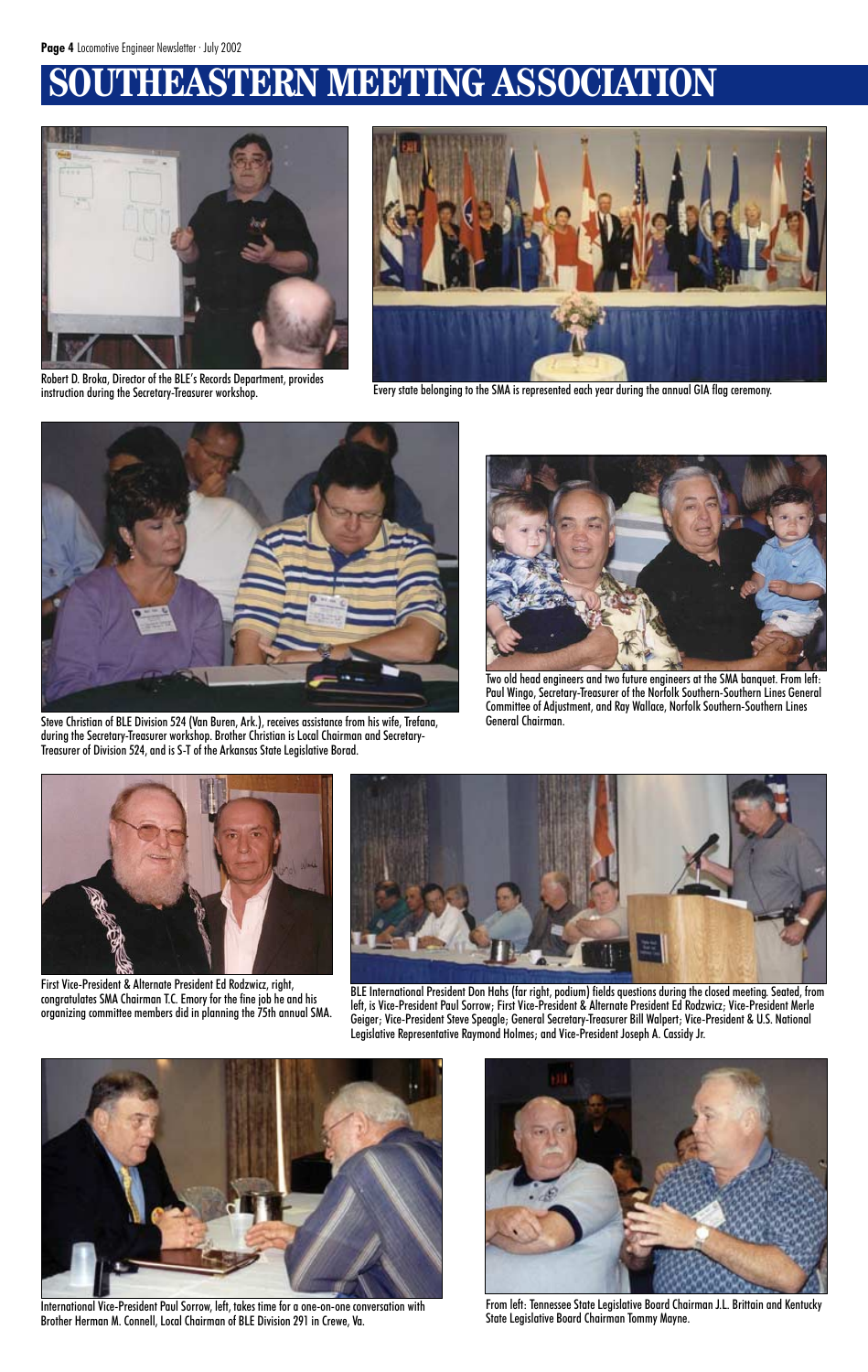# **VIRGINIA BEACH**



BLE International President Don M. Hahs, standing, gives his welcome address during opening ceremonies at the 75th annual Southeastern Meeting Association. Seated is SMA Chairman T.C. Emory, who serves as Local Chairman of BLE Division 456 (Norfolk, Va.).



BLE International Officers during the closed session, from left: Vice-President Stephen D. Speagle; First Vice-President & Alternate President Ed Rodzwicz; and General Secretary-Treasurer Bill Walpert.





Friendly faces welcome guests at the registration booth. From left: David T. Fernald, Local Chairman of BLE Division 2 (Jackson, Mich.); and Larry W. Sykes, General Chairman of the Norfolk Southern-Northern Lines and a member of BLE Division 1 (Detroit, Mich.).



Brother E.L. McCulloch, former BLE International Vice-President & U.S. National Legislative Representative and a retired member of BLE Division 182 (North Little Rock, Ark.).





First in line to ask questions during the BLE closed meeting is Tony Smith, General Chairman of the CSX Transportation-Eastern Lines.

BLE State Legislative Board Chairmen and Division Legislative Representatives discuss the November elections during the SMA's legislative workshop.



Tony Wayland is a retired member of BLE Division 620 (Fort Worth, Texas) and Onita Wayland is International President of the Grand Internatinal Auxiliary.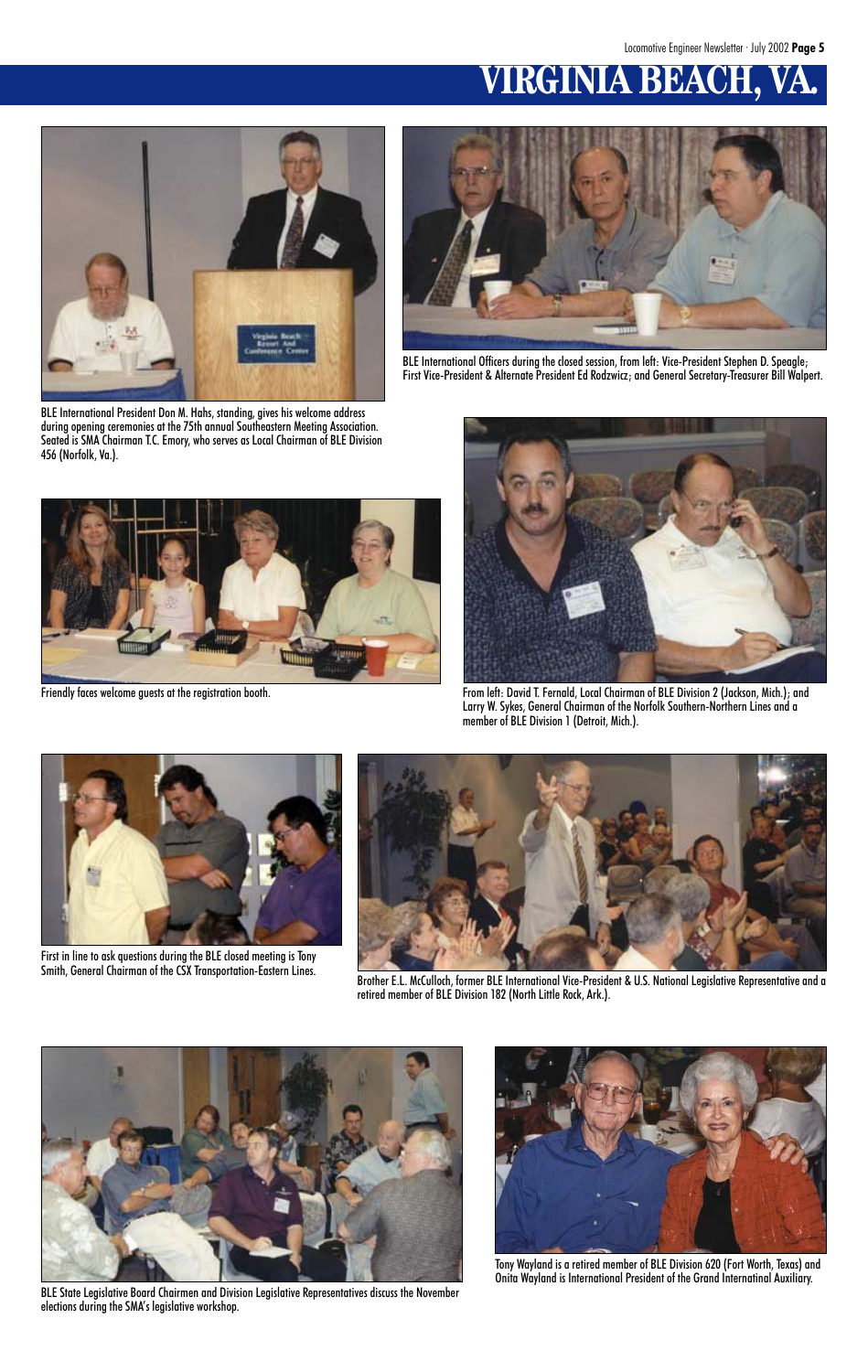# **BLNBWS**

# **BLE welcomes Tex Mex members**





A prominent safety reminder for Tex Mex operating employees.

Tex Mex Engineer Steven Vella, a member of BLE Division 244 (Laredo, Texas). He is one of the organizers who assisted in the Tex Mex representation election, in which the BLE won the right to represent the Tex Mex operating employees.



At BLE "campaign headquarters" in Laredo, Texas. From left: Arnold Salinas, Secretary-Treasurer of BLE Division 244; Tom Miller, BLE Special Representative; and Joe Zawada, Local Chairman of BLE Division 232.



Houston Locomotive Engineer Pat McGuire, seated in an engine in the Tex Mex terminal, as he is about to handle a train bound for Laredo.

Carl Stair, Tex Mex Locomotive Engineer, in a locomotive at the Houston Tex Mex terminal.

Shown here is the U.S. Customs inspection building for trains crossing the Rio Grande River at Laredo, Texas. The Union Pacific locomotives shown are completing the crossing of the international bridge from Mexico. Tex Mex and UP utilize<br>the bridge to receive trains that originated in Mexico.



representation election.







election. Seated, from left: Caesar Carerra; David Snow; J.J. Vara; and Tavy Villarreal Jr. Standing, from left: Bill Walpert, General Secretary-Treasurer; Don Hahs, International President; and Ed Rodzwicz, First Vice-President & Alternate President.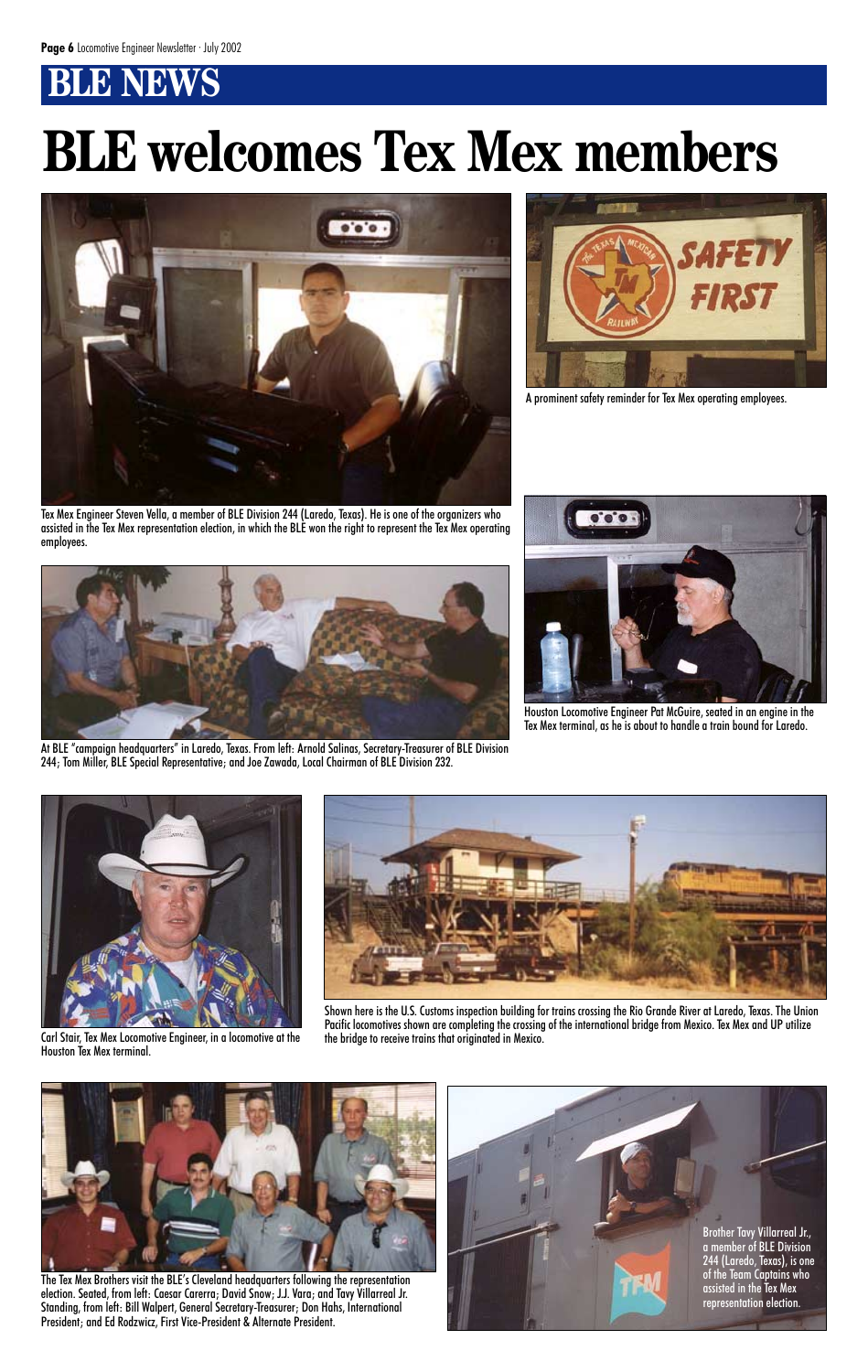



**Mike Sharber SWCM 2002 Golf Chairman P.O. Box 1916 Burleson, TX 76028**

#### **REGISTRATION FEE** \$75.00 per person attending 2002 BLE/GIA SWCM (golf registration separate)

**ACTIVITIES** (Please indicate number attending each activity) **Monday:** Open reception sponsored by DLC ( ) (for those not playing golf, check registration packet for information regarding places to go and things to do in Forth Worth) **Tuesday:** Luncheon ( ) Bar-B-Q ( ) Transportation Furnished **Wednesday:** Luncheon ( ) Banquet ( )

|                      | <b>Pre-Registration Form</b>                                                                                                     | <b>67th Annual Southwestern Convention Meeting</b><br>Fort Worth, Texas • September 23-26, 2002 |
|----------------------|----------------------------------------------------------------------------------------------------------------------------------|-------------------------------------------------------------------------------------------------|
|                      | <b>HOTEL RESERVATIONS</b><br>Radisson Hotel, 815 Main St., Fort Worth, Texas<br>(800) 333-3333 (BLE room rate is \$97 per night) |                                                                                                 |
|                      | <b>SWCM INFORMATION</b>                                                                                                          |                                                                                                 |
| Name of Attendee:    |                                                                                                                                  |                                                                                                 |
| Address:             |                                                                                                                                  |                                                                                                 |
| City:                | State:                                                                                                                           | Zip:                                                                                            |
| Phone:               | E-mail:                                                                                                                          |                                                                                                 |
| <b>BLE Division:</b> | Office:                                                                                                                          |                                                                                                 |



*For additional information, contact Chairman Mark Banton at: (817) 641-4606 or <markb500@msn.com>*

**This Registration Form must be post marked by Sept. 1, 2002, and mailed to:** R.T. Windsor, SWCM Treasurer 202 Maple Frontenac, KS 66763

#### *Make checks payable to: 67th SWCM*

workers explaining the benefits of belonging to a union affiliated with the AFL-CIO.

In addition to AFL-CIO and Teamster influence, the BLE was assisted by some of its own. Special Representative Tom Miller played an integral role in the BLE's success. He worked closely with several Tex Mex employees who spent weeks campaigning on BLE's behalf, including Tavy Villarreal Jr., Caesar Carrera, David Snow, J.J. Vara, and George Leyendecker.

"Brother Miller and our new Tex Mex members deserve congratulations for their hard fought victory," President Hahs said. "On behalf of the men and women of the BLE, I thank them."

The BLE victory concludes a nearly three-year battle for representation rights on Tex Mex.

In September of 1999, the BLE petitioned the National Mediation Board to hold a representation election for only the locomotive engineer craft. The UTU International delayed the election, arguing that, "The proper craft or class on Tex Mex is Train and Engine Service Employees."

The NMB decided the issue in March of 2000, ruling in favor of the UTU's petition to combine operating crafts and dismissing the BLE's petition. The NMB ruled that because of the creation of a single operating craft, a two-year ban on representation elections was necessary to promote "labor stability" on the Tex Mex.

Once the two-year ban was lifted, the BLE petitioned the NMB again, seeking to hold a representation election for the combined "train and engine service employee" craft, which was forced upon the employees by the UTU petition. The results, 60-49 in favor of the BLE, were certified by the NMB on July 15.

"While we don't agree with the concept of combining operating crafts, the craft of train and engine service employee was forced on the workers by the UTU's previous petition, and we were required to work under the confines of the NMB's decision," President Hahs said. •

# BLE's Franklin P. Greene Fund

#### Spouse: GIA Div.& Office:

## resumes lending to college-bound

The Franklin P. Greene Fund, which suspended lending in 2001, is now accepting loan applications from college-bound sons of BLE members.

Don M. Hahs, BLE International President and Trustee of the Greene Fund, announced on June 15 that four loans in the amount of \$2,500 each will be available.

The Franklin P. Greene Educational Loan Fund was established in 1956. Its foundation was stipulated in the will of Brother Greene, a member of Division 266 (Gladstone, Mich.). Brother Greene left an estate in trust of the BLE with instructions that the funds be available for loans to sons of U.S. locomotive engineers, living or deceased.

Brother Green was an engineer on

the Soo Line from 1895 to 1940. Before his death at age 86, Brother Greene wrote Grand Chief Engineer Guy L. Brown of his intention to establish the educational loan fund.

"Everything I have I owe to the Brotherhood of Locomotive Engineers," he wrote. "And I want to take this means of showing my appreciation for what the organization has done for me."

Brother Greene's will stipulated that the parent of applicants must be a BLE member in good standing or must of have been in good standing at the time of his or her death.

To request an application, qualified applicants are asked to contact Jenny Berndt in the BLE Accounting Office at: (216) 241-2630, extension 211, or berndt@ble.org. •

# **Tex Mex workers select BLE over UTU**

#### Tex Mex Continued from Page 1

A northbound KCS train sits on the international railroad bridge over the Rio Grande River in Laredo, Texas. Crews on the Texas-Mexican Railway will handle the train from this point to its destination in Houston.